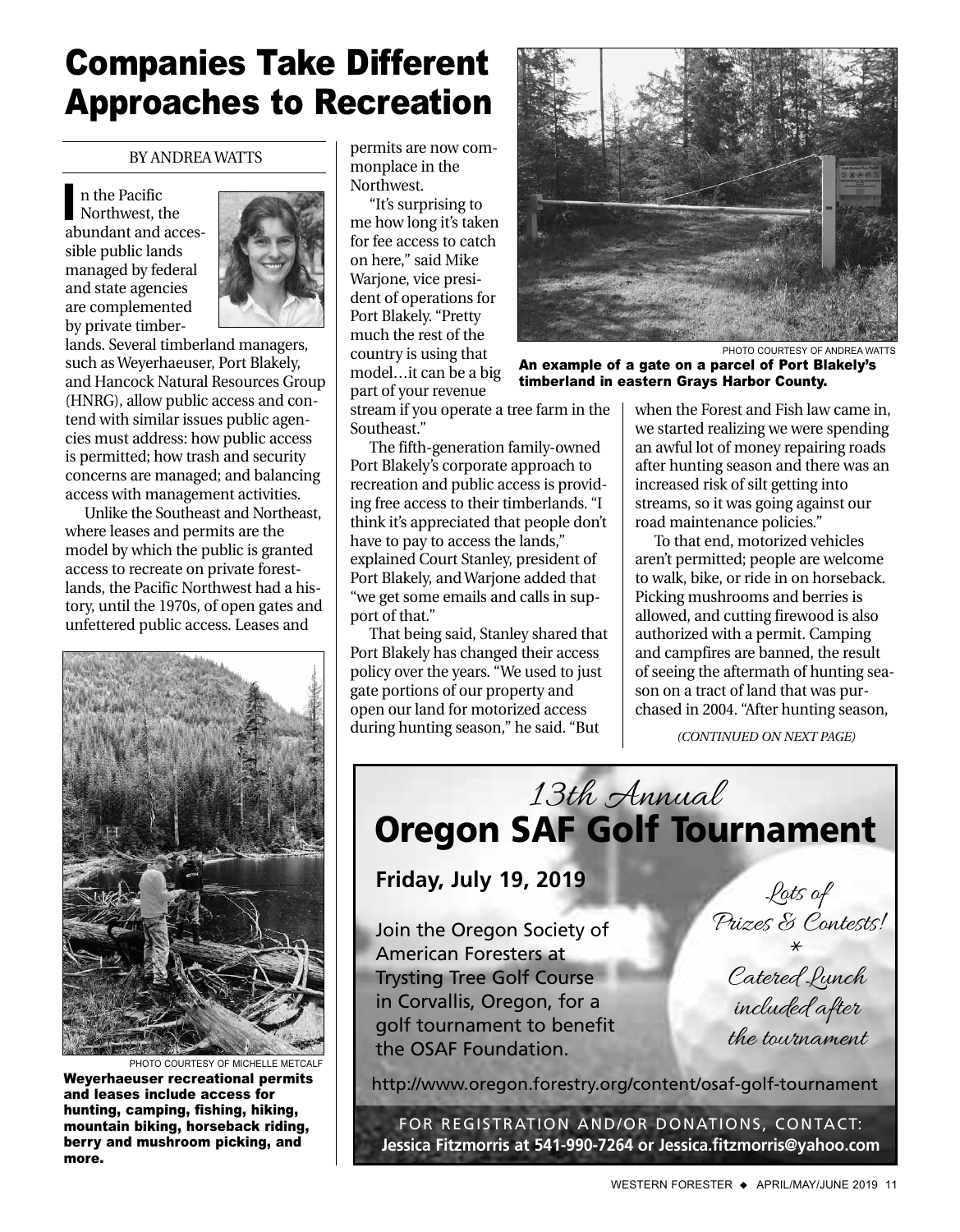it was disgusting," Stanley said. "It was a mess. With fire danger, I can't foresee us allowing camping unless it's structured and by permit. A free for all doesn't work."

In contrast, camping and motorized vehicle use is allowed on Weyer-haeuser lands by permit. In 2013, the company launched a pilot permit program in several areas, and the following year, it was unveiled across nearly two million acres of its western timberlands. Two types of permits are available. An annual motorized permit, which currently costs anywhere from \$225 to \$395, includes the option to camp, remove two cords of firewood, and partake in noncommercial picking of berries and mushrooms within the permit area. A non-motorized annual permit, which costs \$75, allows the permit holder to bike ride, walk, or go for a horse ride within one of the 18 permit areas.

"We chose the permit model because of our large blocked-up landscapes where we have huge ownerships with existing gates around the edges," explained Michelle Metcalf, SAF member and northwest recreation access manager. "That worked better than dividing the area into individual leases like they have in the South, and it also gave an opportunity to get more people out on the landscape."

Just as Port Blakely's philosophy of public access has evolved over the years, so too has Weyerhaeuser's. What used to be open-access roads became gated because of garbage dumping



Horseback riding is a popular recreational activity on forestlands. This equestrian is enjoying Weyerhaeuser's St. Helens Permit Area.

> and vandalism. Gates were then only opened during hunting season. Several years ago, in the Southern Timberlands Region, Weyerhaeuser's recreation program started a recreation lease program, and "they had great success with it, so we rolled it into to the West," Metcalf said.

The fees collected from the permits and leases are used to pay security staff that daily patrol the units, provide gate and lock maintenance (new keys are issued each year), and supply permit packets that include a paper map and permit. Within the permit agree-



**Accurate Timber Cruising / Appraising Timber Harvesting, Lavout, Permitting** 

**Timber Sales and Log Marketing Road Construction - Maintenance Forest Land Management** 



ment, it is made clear that that the permittee is responsible for their safety and surroundings, and Metcalf said that "we've been fortunate to not have any issues."

The public access on Hancock Natural Resource Group's 197,000 acre tree farm in Oregon's coast range could be considered a hybrid of Port Blakely and Weyerhaeuser access models. When HNRG purchased the tree farm six years ago, Jerry Anderson, CF and SAF member, said that the locals feared their public access would be lost. "There was concern we would go to a lease-access only program, or no access," said Anderson. "Instead, their worst fears weren't realized."

As the Region manager, Anderson and his team have discretion to set recreation policy, and he honored the recreation policies in place before HNRG assumed ownership.

"We want to have access for the public for a variety of reasons," Anderson explained. "It might generate revenue, and it definitely creates goodwill. It's easier to work with folks than against them."

However, he cautioned that "having the public on your property does cost money. We have to maintain the roads, maintain the gates, and maintain the signs."

To help offset the maintenance costs, HNRG pursued an Access and Habitat grant through the Oregon Department of Fish and Wildlife (ODFW). The program is funded through hunting licenses. Four dollars from every hunting license is diverted to the Access and Habitat grant program, and its goals are to improve wildlife habitat and provide access to the public.

It took over a year to work through developing the grant proposal and having it approved by the ODFW commissioners. With HNRG receiving \$190,000 each year for the next three years, the result for the public is: "Before the Access and Habitat program, our policy was to have open lands when it's not fire season and then completely closed to all access during fire season," Anderson said. "Now we open it up for year-round walk-in access and the public can